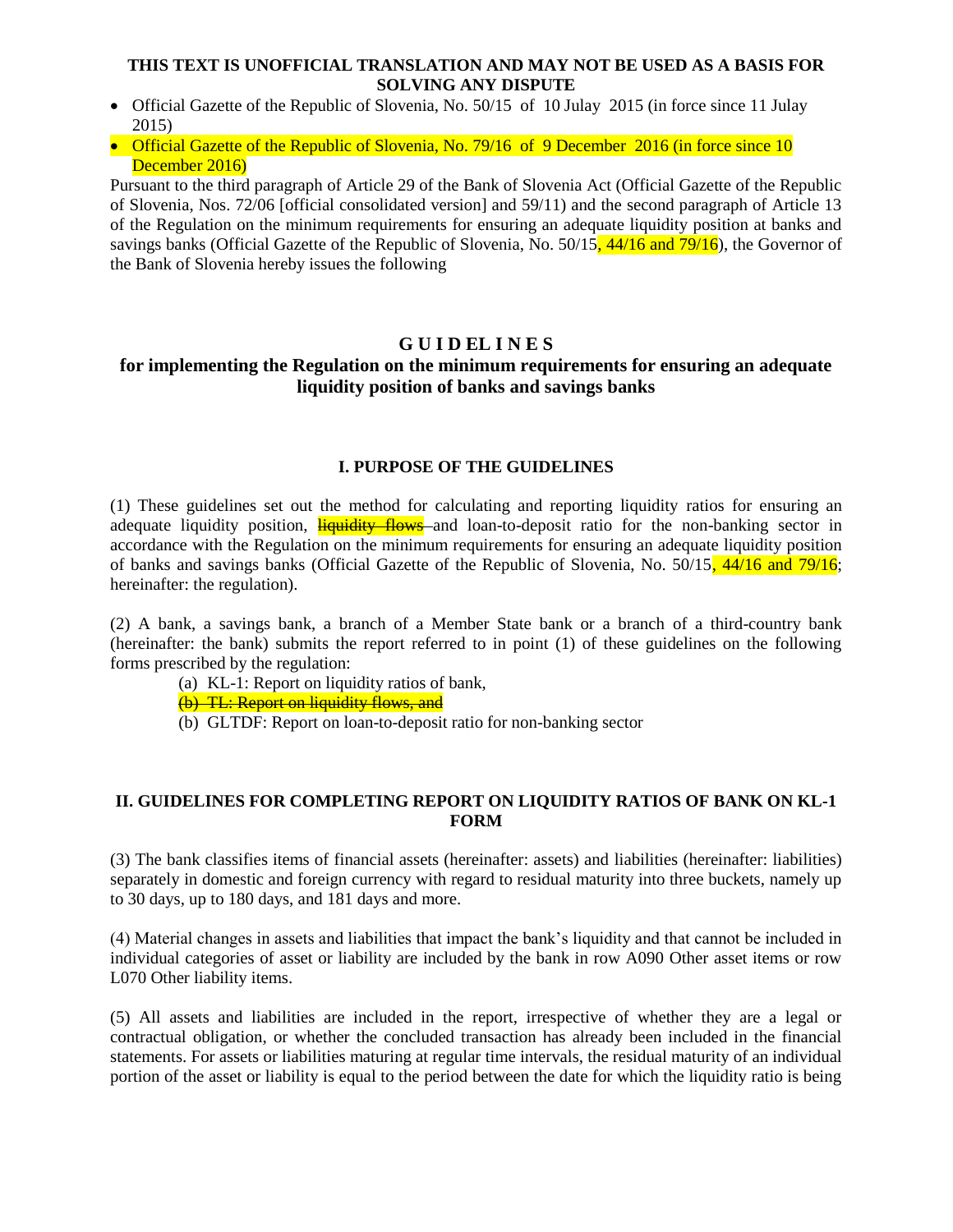calculated, and the maturity date of the individual portion. For liabilities redeemable at notice and assets on demand or short-notice assets, the residual maturity is equal to the shortest possible notice period.

(6) The bank does not take the criterion of residual maturity into account for assets referred to in the first paragraph of Article 5 of the regulation, which includes them in both buckets. Domestic equities (shares) and participating interests in undertakings in the Republic of Slovenia are not included in the assets referred to in the first paragraph of Article 5 of the regulation. In the case of forward transactions for the sale or purchase of such assets, the cash flows from such transactions are included in the report.

(7) Assets pledged in the pool of eligible collateral for securing Eurosystem claims at the Bank of Slovenia (hereinafter: the pool) are included in the relevant categories of asset, which means that the bank does not deduct assets pledged in the pool from the total of such assets (e.g. the total value is entered in row A070 Slovenian government securities). The bank discloses the size of the pool for information purposes only, in row A110. The value of the pool in row A110 is disclosed as follows:

- the first bucket includes the value of the pool minus the portion of the pool used to secure liabilities whose residual maturity is more than 30 days,
- the second bucket includes the value of the pool minus the portion of the pool used to secure liabilities whose residual maturity is more than 180 days,
- the third bucket includes the portion of the pool used to secure liabilities whose residual maturity is more than 180 days.

(8) The bank reports contractually raised credit lines in row A102 and the undrawn portion of raised loans in row A103 in the full amount, without taking account of the weight referred to in the second indent of point (d) of the first paragraph of Article 4 of the regulation.

(9) The bank reports sight deposits of non-financial corporations in row L041 and of households in row L042 in the full amount, without taking account of the weights referred to in points (b) and (c) of the first paragraph of Article 6 of the regulation.

(10) If the bank uses an internal methodology for calculating the proportion of stable sight deposits for the entire portfolio or a portion of the sight deposits of non-financial corporations and/or households, it must submit the estimated weights for stable sight deposits of non-financial corporations and/or households in the first and second buckets based on which it calculates the liquidity ratios in writing to the Bank of Slovenia five business days before commencing use or reporting.

(11) For off-balance-sheet items in the portion of liabilities in rows L081 to L086, the bank reports weighted amounts using the prescribed weights referred to in point (d) of the first paragraph of Article 6 of the regulation.

(12) In reports for the current month, for all transactions including sight deposits the bank takes account of accrued interest whose payment falls due in the first or second buckets. Because monthly reports of account balances for the final day of the previous month are submitted on the sixth business day of the current month, or on the tenth business day for the balance as at 31 December, in the report on liquidity ratios the bank takes account of the new calculation of the allocation of accrued interest for the previous month by no later than the sixth or tenth business day of the current month. The bank also includes accounted but unpaid interest in the amount of accrued interest, provided that the interest derives from financial assets referred to in point (b) of the first paragraph of Article 4 of the regulation.

(13) For the calculation of liquidity ratios, the bank converts assets and liabilities in foreign currency into the domestic currency at the exchange rate published by the Bank of Slovenia applicable on the reporting date.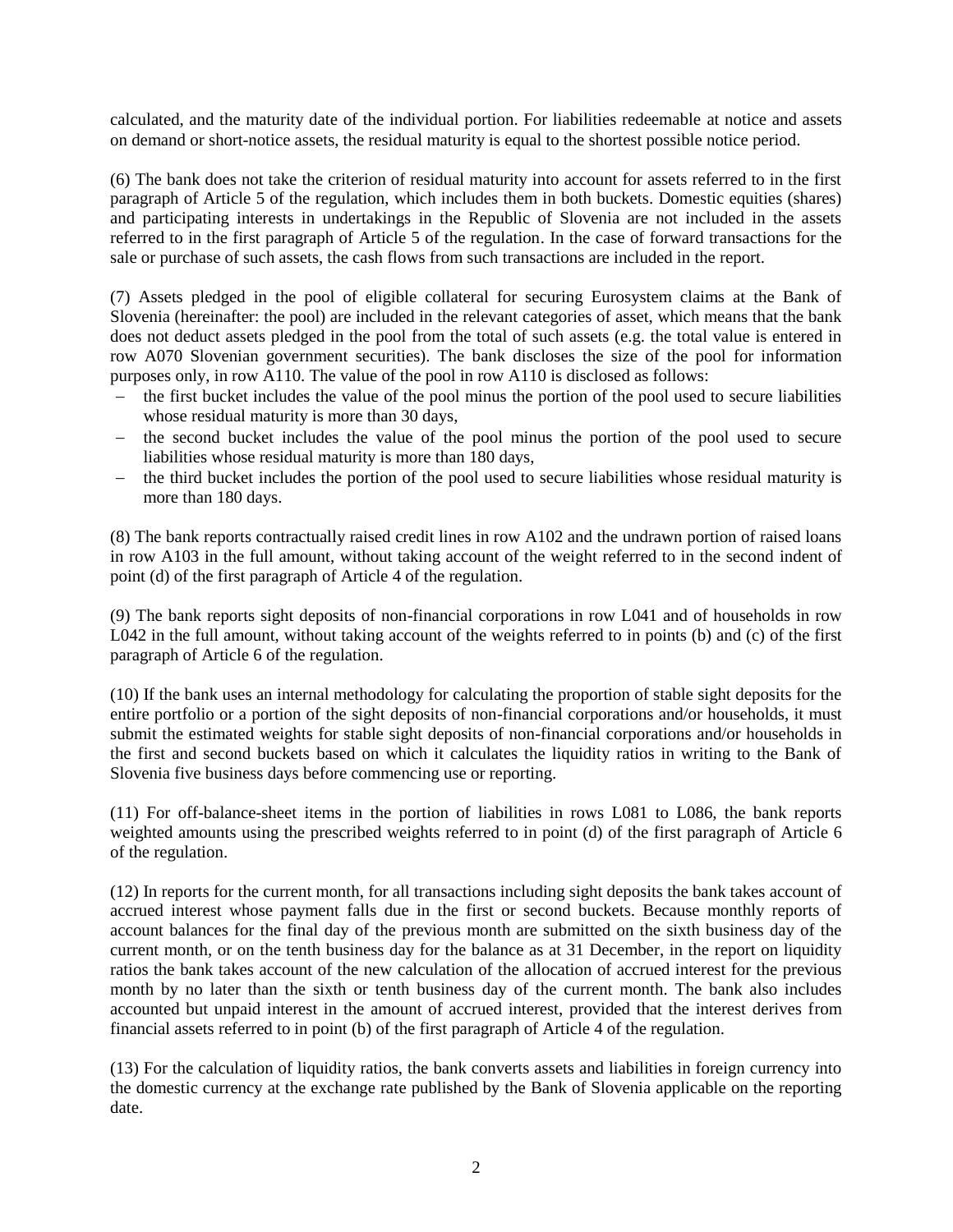(14) The first-bucket liquidity ratio and second-bucket liquidity ratio are calculated as the ratio of the sum of all assets in the particular bucket in domestic and foreign currency, excluding row A110, to the sum of all liabilities for the same bucket in domestic and foreign currency. When the bank is using at least part of the assets in the pool, the liquidity ratio for the particular bucket is calculated as follows:

(a) the first-bucket liquidity ratio is calculated as the ratio of the sum of all assets (excluding row A110), minus the portion of the pool used for liabilities with a residual maturity of more than 30 days, to the sum of all liabilities. The portion of the pool used for liabilities with a residual maturity of more than 30 days is calculated as follows:

row A110 in the second bucket plus row A110 in the third bucket minus row A110 in the first bucket.

(b) the second-bucket liquidity ratio is calculated as the ratio of the sum of all assets in the second bucket (excluding row A110), minus the portion of the pool used for liabilities with a residual maturity of more than 180 days, to the sum of all liabilities. The portion of the pool used for liabilities with a residual maturity of more than 180 days is equal to row A110 in the third bucket.

(15) The bank must store the ten most recently compiled daily reports on liquidity ratios and the documentation based on which the aforementioned reports were compiled. The bank must store explanations of those items of a report that had a material impact on the liquidity ratios for at least one year.

(16) Point (14)(a) of these guidelines notwithstanding, the first-bucket liquidity ratio is calculated as the ratio of the sum of all assets, excluding row A110, to the sum of all liabilities.

## **III. GUIDELINES FOR COMPLETING REPORT ON LIQUIDITY FLOWS ON TL FORM**

(17) In accordance with the third paragraph of Article 10 of the regulation, the bank enters the following information:

the planned and realised inflows and outflows for the previous business day  $(t-1)$ ;

the expected inflows and outflows by individual day, for the current business day (t), and for the next  $15$  business days  $(t+1, \ldots t+15)$ :

the expected inflows and outflows until the end of the current month (m);

the expected inflows and outflows from the beginning until the end of the next month  $(m+1)$ .

Saturdays are not deemed business days.

### (18) The following information is entered in the TL form:

#### Row 1. Outflows

Row 1.1 Disbursement of loans (total of rows 1.1.1 to 1.1.5)

Rows 1.1.1 to 1.1.5: the bank enters all the expected outflows from the disbursement of loans by individual sector, whereby the sector of "other financial institutions" does not include banks and savings banks. The outflows also include projected disbursements from contractually approved credit lines and overdrafts.

Row 1.2 Outflows from securities (total of rows 1.2.1 and 1.2.2) Row 1.2.1: the bank enters all the expected outflows from the purchase of securities.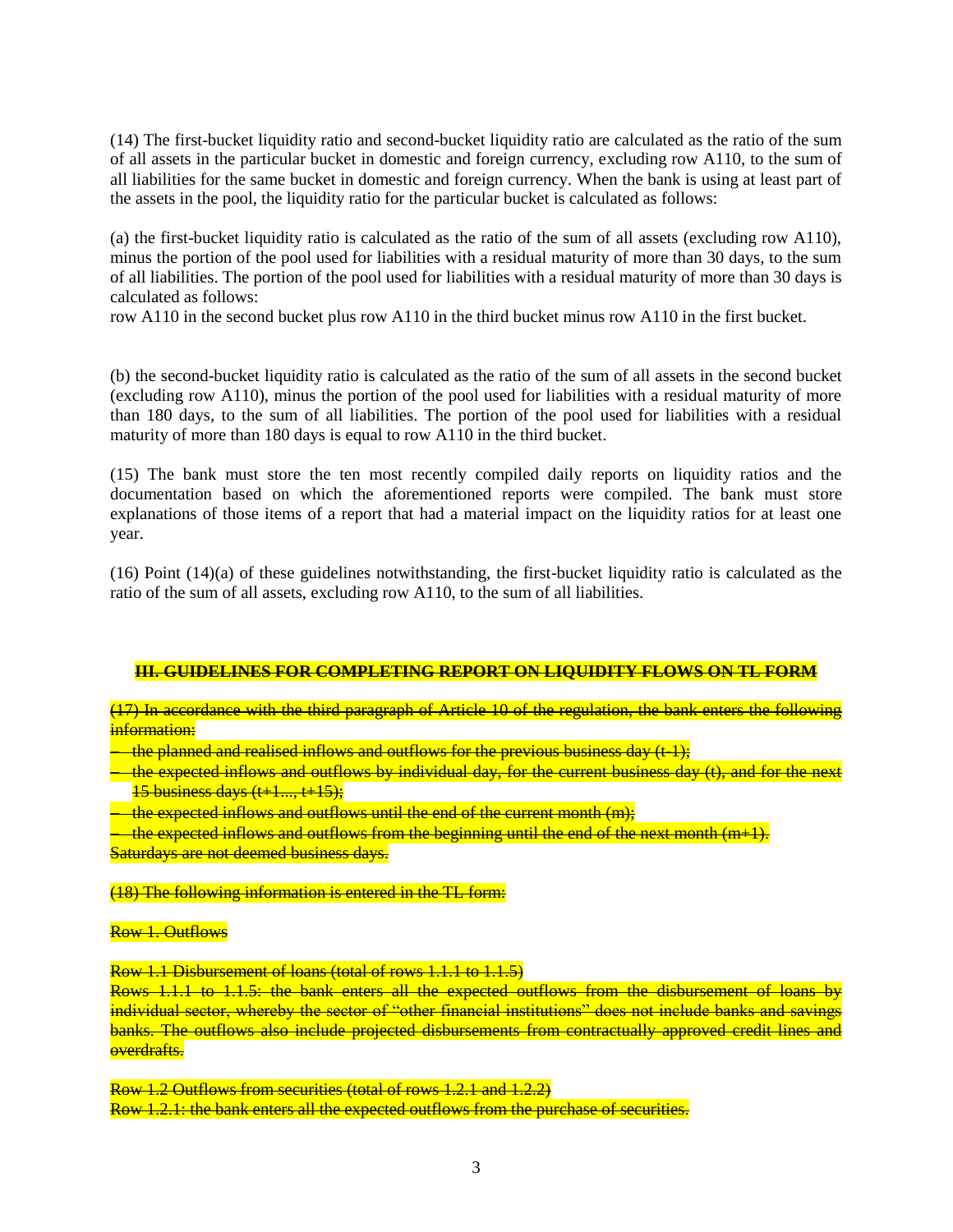Row 1.2.2: the bank enters the expected outflows from the payment of principal and other liabilities on the basis of securities (ordinary bonds, subordinated bonds, mortgage bonds, municipal bonds, asset-backed securities, etc.) issued by the bank itself.

#### Row 1.3 Deposits (total of rows 1.5.1 to 1.5.6)

Rows 1.3.1 to 1.3.5: the bank enters all the expected outflows from deposits by individual sector, whereby the sector of "other financial institutions" does not include banks and savings banks. The expected outflows do not include expected outflows from sight deposits.

Row 1.3.6: the bank enters the expected outflows from sight deposits as defined in the first indent of the third paragraph of Article 10 of the regulation, collectively for all sectors from rows 1.3.1 to 1.3.5.

Row 1.4 Eurosystem monetary policy instruments (total of rows 1.4.1 to 1.4.4)

Rows 1.4.1 to 1.4.4: the bank enters the expected outflows from monetary policy instruments, separately disclosing the expected outflows from main refinancing operations (MROs), longer-term refinancing operations (LTROs), fine-tuning operations (FTOs) and any other monetary policy instruments.

Row 1.5 Interbank market, bank loans (total of rows 1.5.1 and 1.5.2)

Row 1.5.1: the bank enters all the expected outflows from repayments of loans received from other banks. Row 1.5.1.1: the bank discloses expected outflows from repayments of loans received from banks in the group, separately from the amount in row 1.5.1.

Row 1.5.2: the bank enters all the expected outflows from loans approved by the bank to other banks. In so doing the bank takes account of the projected disbursements from credit lines, overdrafts and other contractual commitments approved by the bank to other banks.

Row 1.5.2.1: the bank discloses the expected outflows from loans approved by the bank to other banks in the group, including the projected disbursements from credit lines, overdrafts and other contractual commitments approved by the bank to other banks in the group, separately from the amount in row 1.5.2.

#### Row 1.6 Other

The bank enters information about other expected outflows not included in any of rows 1.1 to 1.5. In this row the bank reports *inter alia* on outflows from off-balance-sheet liabilities, whereby it does not take account of contractually approved credit lines and overdrafts or disbursements from such products, which it has already taken into account in row 1.1. Disbursement of loans.

#### Row A TOTAL OUTFLOWS

The sum of rows 1.1 to 1.6 is entered.

### Row 2. Inflows

Row 2.1 Repayment of loans and other claims (total of rows 2.1.1 to 2.1.5)

Rows 2.1.1 to 2.1.5: the bank enters all the expected inflows in connection with repayments of loans and other claims by individual sector, whereby the sector of "other financial institutions" does not include banks and savings banks.

#### Row 2.2 Sale of securities (total of rows 2.2.1 to 2.2.3)

Row 2.2.1: the bank enters all the expected inflows from the sale of securities that it holds in its portfolio. Row 2.2.2: the bank enters all the expected inflows from maturing securities and interest on securities that it holds in its portfolio.

Row 2.2.3: the bank enters all the expected inflows from the sale of own securities on the primary market.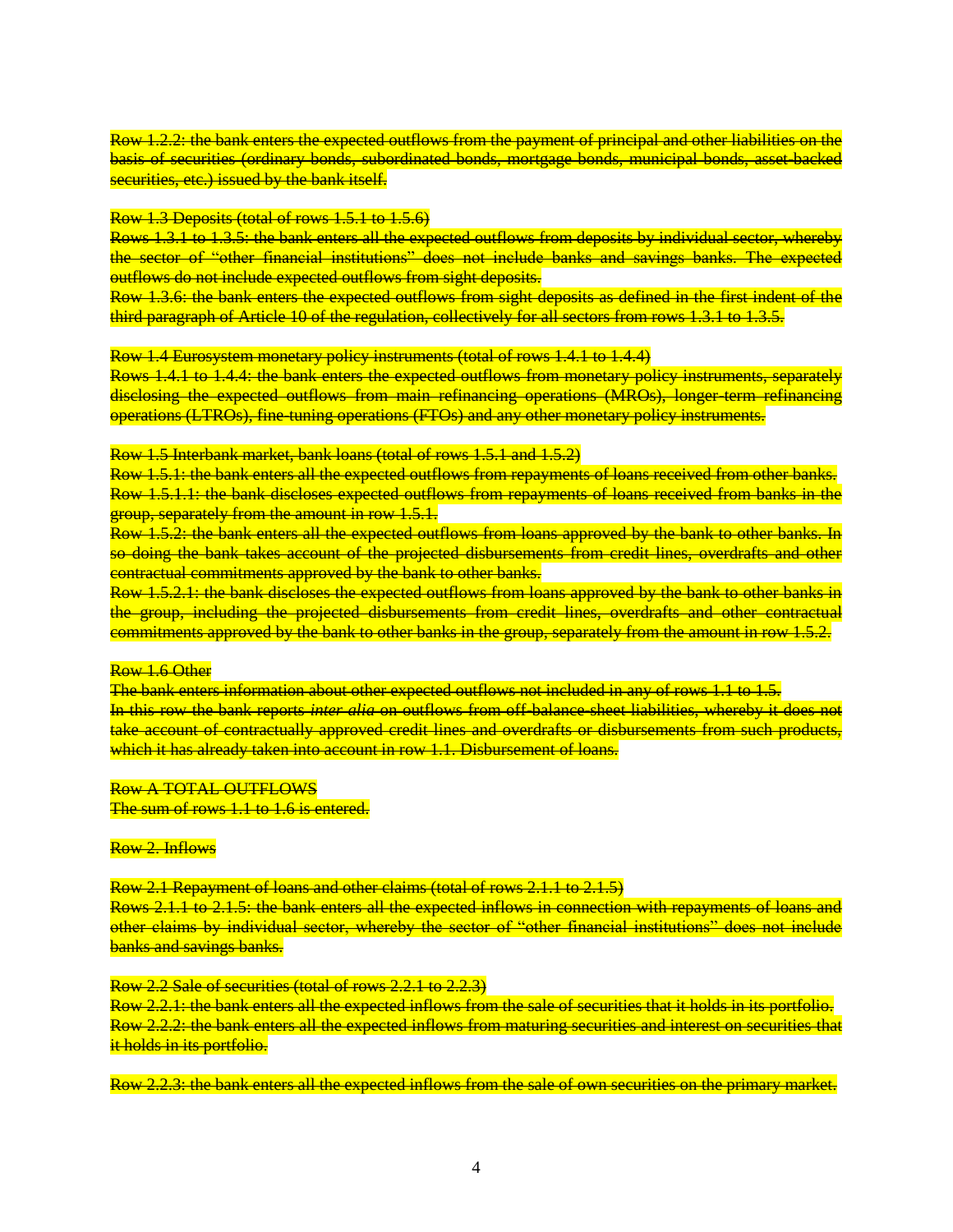#### Row 2.3 Deposits (total of rows 2.3.1 to 2.3.5)

Rows 2.3.1 to 2.3.5: the bank enters all the expected inflows from deposits by individual sector, whereby the sector of "other financial institutions" does not include banks and savings banks.

Row 2.4 Eurosystem monetary policy instruments (total of rows 2.5.1 to 2.5.4)

Rows 2.4.1 to 2.4.4: the bank enters the expected inflows from monetary policy instruments, separately disclosing the expected inflows from main refinancing operations (MROs), longer-term refinancing operations (LTROs), fine-tuning operations (FTOs) and any other monetary policy instruments.

Row 2.5 Interbank market, bank loans (total of rows 2.5.1 and 2.5.2)

Row 2.5.1: the bank enters all the expected inflows from repayments of loans approved to other banks.

Row 2.5.1.1: the bank discloses expected inflows from repayments of loans approved to other banks in the group, separately from the amount in row 2.5.1.

Row 2.5.2: the bank enters all the expected inflows from loans received by the bank from other banks. In so doing the bank takes account of the projected disbursements from credit lines, overdrafts and other contractual commitments received from other banks.

Row 2.5.2.2: the bank discloses the expected inflows from loans received by the bank from other banks in the group, including the projected disbursements from credit lines, overdrafts and other contractual commitments received from other banks in the group, separately from the amount in row 2.5.2.

Row 2.6 Other

The bank enters information about other expected inflows not included in any of rows 2.1 to 2.6.

Row B TOTAL INFLOWS The sum of rows 2.1 to 2.6 is entered.

Row B – A (INFLOWS – OUTFLOWS) The difference between rows B and A is entered.

Row 3. Liquid assets

Row 3.1: the bank enters the cash balance.

Row 3.2: the bank enters the balance in the settlement account.

Row 3.3.: the bank enters the balance of available assets in accounts at other banks in Slovenia and abroad that are available to the bank.

Row 3.4: the bank enters the balance of financial assets satisfying the criteria of eligibility as collateral for Eurosystem claims that is available, taking account of assets inside and outside the pool.

(19) When the amount of a particular item in the form is material, the bank indicates a brief explanation in a note.

(20) The bank converts inflows and outflows in foreign currency into euros at the exchange rate published by the Bank of Slovenia applicable on the reporting date.

### **IV. GUIDELINES FOR COMPLETING REPORT ON LOAN-TO-DEPOSIT RATIO FOR NON-BANKING SECTOR ON GLTDF FORM**

(21) The values of individual items for calculating GLTDF on the basis of the methodology for calculating loans to the non-banking sector, deposits by the non-banking sector and write-offs of loans to the non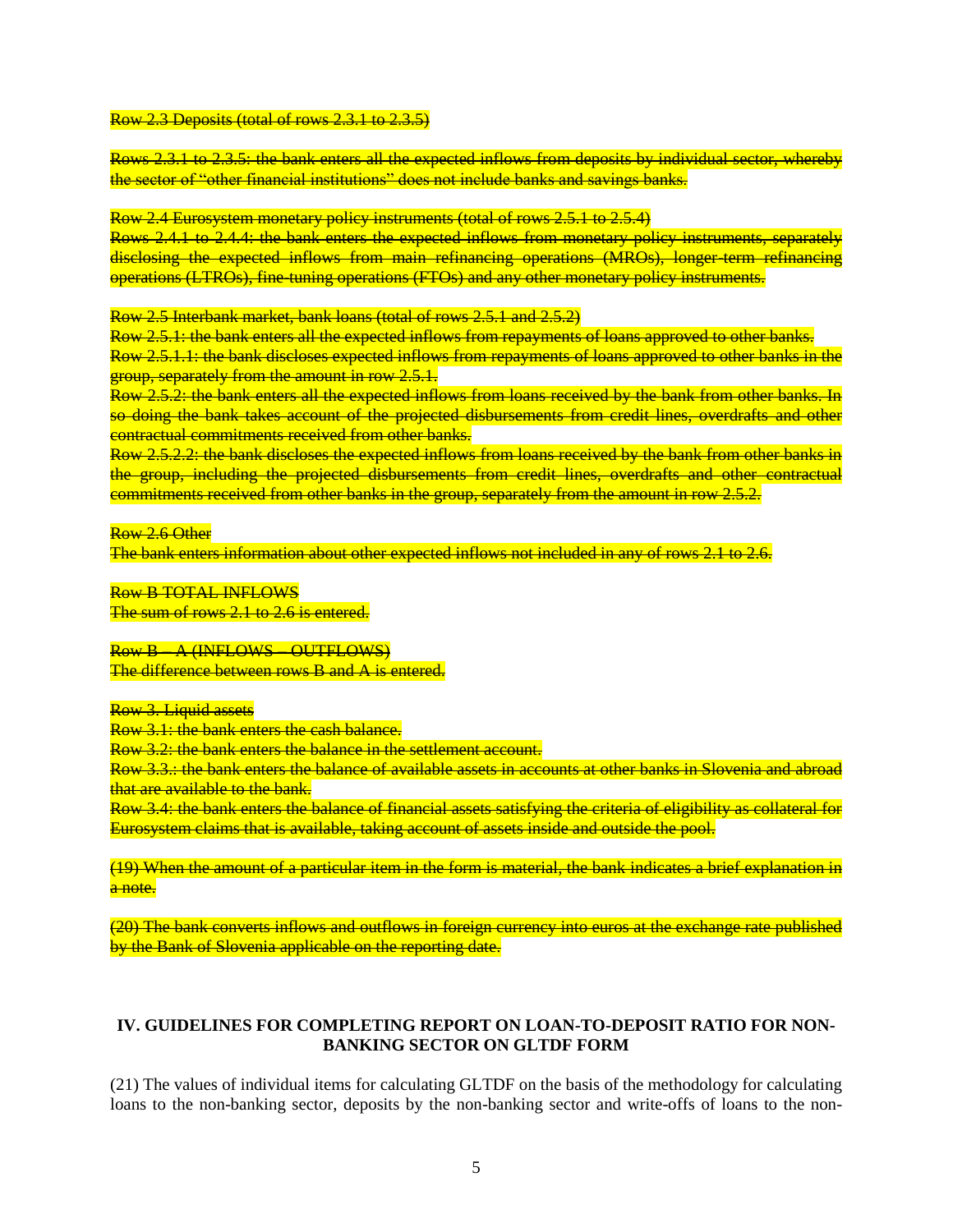banking sector, which is based on the substantive definition of items, codes and value data in the BS1S and BS1V reports defined in the Guidelines for implementing the Regulation on reporting by monetary financial institutions (Official Gazette of the Republic of Slovenia, No. 21/16), (Official Gazette of the Republic of Slovenia, No. 50/15), are entered by the bank in the GLTDF report.

(22) The items are entered in the GLTDF form as follows:

(a) row 1: Increase in loans to non-banking sector (gross, before impairments) The bank calculates the balance of loans to the non-banking sector (hereinafter: the NBS) (gross, before impairments) on the basis of the following methodology:

type of report: BS1S **A0408, A0418, A0419** + Š.9(≠ (S.121, (S.122 + Š.55(1)))), Š.44(04), value: 80, 82, 83, 84 **A0410** +  $\check{\text{S}}.9(\neq$  (S.121, (S.122 +  $\check{\text{S}}.55(1)$ ))),  $\check{\text{S}}.44(04)$ , value: 80, 81, 82, 83 **A0411** + Š.9(S.123, S.124, S.125, S.126, S.127), Š.44(04), value: 80, 82, 83 **A0416** +  $\check{S}.9(\neq (S.121, (S.122 + \check{S}.55(1))))$ ,  $\check{S}.44(04)$ , value: 80, 82, 83

The bank calculates the increase in loans to the NBS (gross, before impairments) in the last year as the difference between the balance of loans to the NBS (gross, before impairments) as at the reporting date for GLTDF (the final day of the previous quarter) and the balance of loans to the NBS (gross, before impairments) 12 months before the reporting date for GLTDF.

The bank calculates the increase in loans to the NBS (gross, before impairments) in the last quarter as the difference between the balance of loans to the NBS (gross, before impairments) as at the reporting date for GLTDF (the final day of the previous quarter) and the balance of loans to the NBS (gross, before impairments) three months before the reporting date for GLTDF.

(b) row 2: Increase in deposits by the NBS The bank calculates the balance of deposits by the NBS on the basis of the following methodology:

type of report: BS1S **P0201, P0321** +  $\check{S}.9(\neq (S.121, (S.122 + \check{S}.55(1))))$ ,  $\check{S}.44(09)$ , value: 80, 82, 83 **P0322** +  $\check{S}.9(\neq (S.121, (S.122 + \check{S}.55(1))))$ ,  $\check{S}.44(09)$ , value: 80, 82, 83 **P0320** + Š.44(09), value: 80, 82, 83 **P0401, P0512** +  $\check{S}$ .9( $\neq$  (S.121, (S.122 +  $\check{S}$ .55(1)))),  $\check{S}$ .44(09), value: 80, 82, 83, 84

The bank calculates the increase in deposits by the NBS in the last year as the difference between the balance of deposits by the NBS as at the reporting date for GLTDF (the final day of the previous quarter) and the balance of deposits by the NBS 12 months before the reporting date for GLTDF.

The bank calculates the increase in deposits by the NBS in the last quarter as the difference between the balance of deposits by the NBS as at the reporting date for GLTDF (the final day of the previous quarter) and the balance of deposits by the NBS three months before the reporting date for GLTDF.

(c) row 3: Exemptions

If applying the exemptions referred to in the third paragraph of Article 11 of the regulation or the seventh paragraph of Article 12 of the regulation, the bank enters the sum of the exemptions from rows 3a and 3b, separately for the last 12 months and the last three months with regard to the reporting date (the final day of the previous quarter).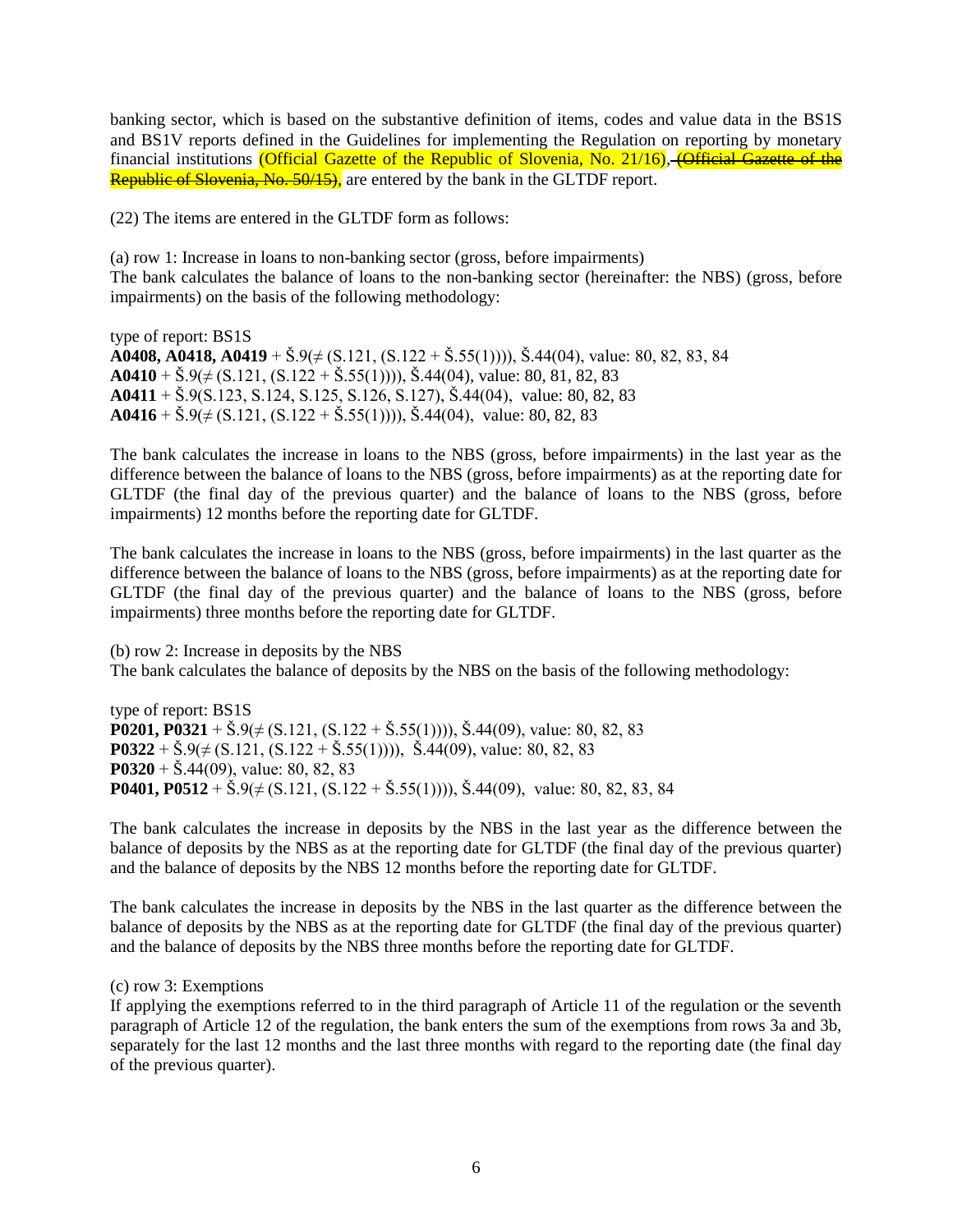The bank enters the value of the exemption referred to in point (a) of the third paragraph of Article 11 of the regulation or in point (a) of the seventh paragraph of Article 12 of the regulation in row 3a. The bank reports the value of the aforementioned exemptions separately:

- $\overline{\phantom{a}}$  in the last year, as the sum of exemptions in the last 12 months with regard to the reporting date (the final day of the previous quarter),
- $-$  in the last quarter, as the sum of exemptions in the last three months with regard to the reporting date (the final day of the previous quarter).

The bank enters the value of the individual types of exemption referred to in point (b) of the third paragraph of Article 11 of the regulation or in point (b) of the seventh paragraph of Article 12 of the regulation in row 3b. The bank reports the value of the individual types of exemption separately:

- $\overline{\phantom{a}}$  in the last year, as the sum of exemptions (of an individual type) in the last 12 months with regard to the reporting date (the final day of the previous quarter),
- $\overline{\phantom{a}}$  in the last quarter, as the sum of exemptions (of an individual type) in the last three months with regard to the reporting date (the final day of the previous quarter).

The bank calculates the value of write-offs of loans to the NBS being reported in the third indent of row 3b on the basis of the following methodology:

type of report: BS1V **A0408, A0418, A0419** + Š.9(≠ (S.121, (S.122 + Š.55(1)))), Š.44(04), value: 41, 82, 83 **A0410** +  $\check{S}.9(\neq (S.121, (S.122 + \check{S}.55(1))))$ ,  $\check{S}.44(04)$ , value: 41, 82, 83 **A0411** + Š.9(S.123, S.124, S.125, S.126, S.127), Š.44(04), value: 41, 82, 83 **A0416** +  $\check{S}.9(\neq (S.121, (S.122 + \check{S}.55(1))))$ ,  $\check{S}.44(04)$ , value: 41, 82, 83

The bank reports the value of write-offs of loans to the NBS:

- $\overline{\phantom{a}}$  in the last year, as the sum of write-offs of loans to the NBS in the last 12 months with regard to the reporting date (the final day of the previous quarter),
- in the last quarter, as the sum of write-offs of loans to the NBS in the last three months with regard to the reporting date (the final day of the previous quarter).

In the fifth indent of row 3b the bank takes account of the conversion of debt into equity in the debtor from claims in the sense of the restructuring of financial assets vis-à-vis the debtor as defined in point (d) of the third paragraph of Article 21 of the Regulation on the assessment of credit risk losses of banks and savings banks (Official Gazette of the Republic of Slovenia, No. 50/15).

## (d) row GLTDF:

The bank enters the value of the GLTDF as calculated by the ratio of the increase in loans to the NBS (gross, before impairments) in the last year from row 1 to the increase in deposits by the NBS in the last year from row 2, taking account of the exemptions in the last year from row 3.

## (d) row GLTDFq:

The bank enters the value of the GLTDFq as calculated by the ratio of the increase in loans to the NBS (gross, before impairments) in the last quarter from row 1 to the increase in deposits by the NBS in the last quarter from row 2, taking account of the exemptions in the last quarter from row 3.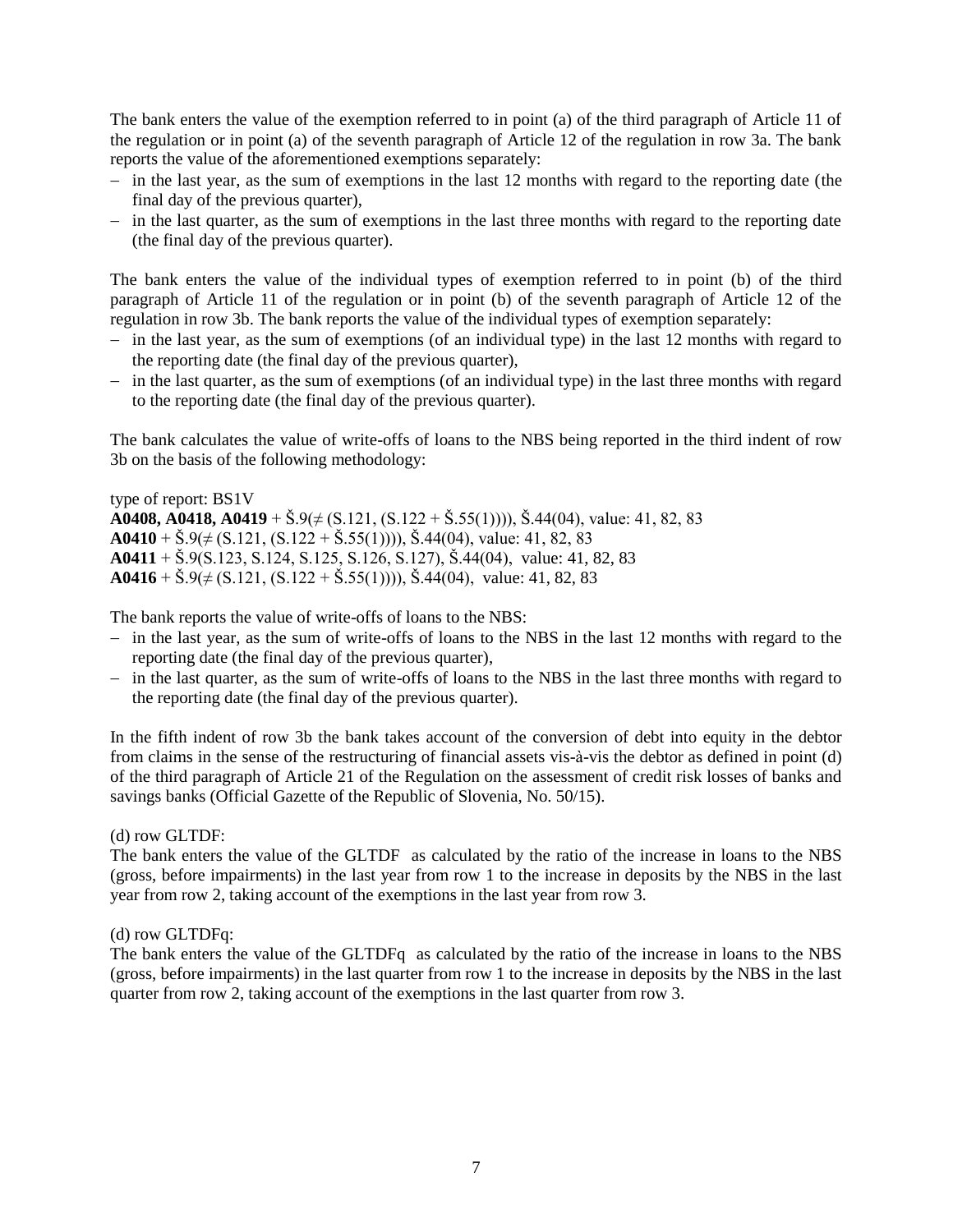## **V. SUBMISSION OF REPORTS**

(23) The bank submits the KL-1 report to the Bank of Slovenia by email. The bank submits only the information that is entered in the KL-1 form under the sections with a four-digit designation.

Address and structure of records:

(a) email: **ll@bsi.si**;

(b) the subject is indicated in the form YYYYMMDDBBBBBBB.dat, where YYYYMMDD is the reporting date, and BBBBBBB is the bank's seven-digit registration number;

(c) the record is 22 (twenty-two) characters long, of which the first eight characters are the designation of the information evident in the KL-1 form, where the fifth character has a value from "1" to "6" with regard to the column in the form, and the final three characters are spaces. The next 14 characters comprise the numerical information, right-justified with leading zeroes, the first character being the positive/negative sign. The information comprises amounts in thousands of the domestic currency. The file contains a control record, where the information designation is "K001", the final four characters are spaces, and the numerical information is the sum of all the amounts.

The bank uses a PGP key when submitting the KL-1 report. The Bank of Slovenia's public PGP key for the KL-1 report is published on its website [\(http://www.bsi.si/poslovanje-bank-in-podjetij](http://www.bsi.si/poslovanje-bank-in-podjetij-r.asp?MapaId=737)[r.asp?MapaId=737\)](http://www.bsi.si/poslovanje-bank-in-podjetij-r.asp?MapaId=737).

(24) The bank submits the TL report to the Bank of Slovenia in encrypted emails containing the prescribed Excel files.

Address and structure of records:

(a) The bank sends the reports by email to tl $@$ bsi.si.

(b)Reports are sent for test purposes to a test address: tltest@bsi.si.

(c) The subject of the email is indicated in the following form:

| TL                             | application code at the Bank of Slovenia                          |
|--------------------------------|-------------------------------------------------------------------|
| <b>NNNNNNN</b>                 | seven-digit registration number                                   |
| <b>YYYYMMDD</b> reporting date |                                                                   |
| (SMIME)                        | an indication that S/MIME with X.509 infrastructure is being used |
| (CP)                           | code table (mandatory when a UTF-8 code table is not being used)  |

The general technical guidelines for reporting to the Bank of Slovenia as described in the documents entitled Guidelines for business entities for secure electronic transactions with the Bank of Slovenia and Guidelines for data exchange between the Bank of Slovenia and business entities need to be taken into account. The documents are published in Slovene on the Bank of Slovenia website [\(http://www.bsi.si/porocanje.asp?MapaId=1096\)](http://www.bsi.si/porocanje.asp?MapaId=1096).

(25) The bank submits the GLTDF report to the Bank of Slovenia by email to GLTDF@bsi.si.